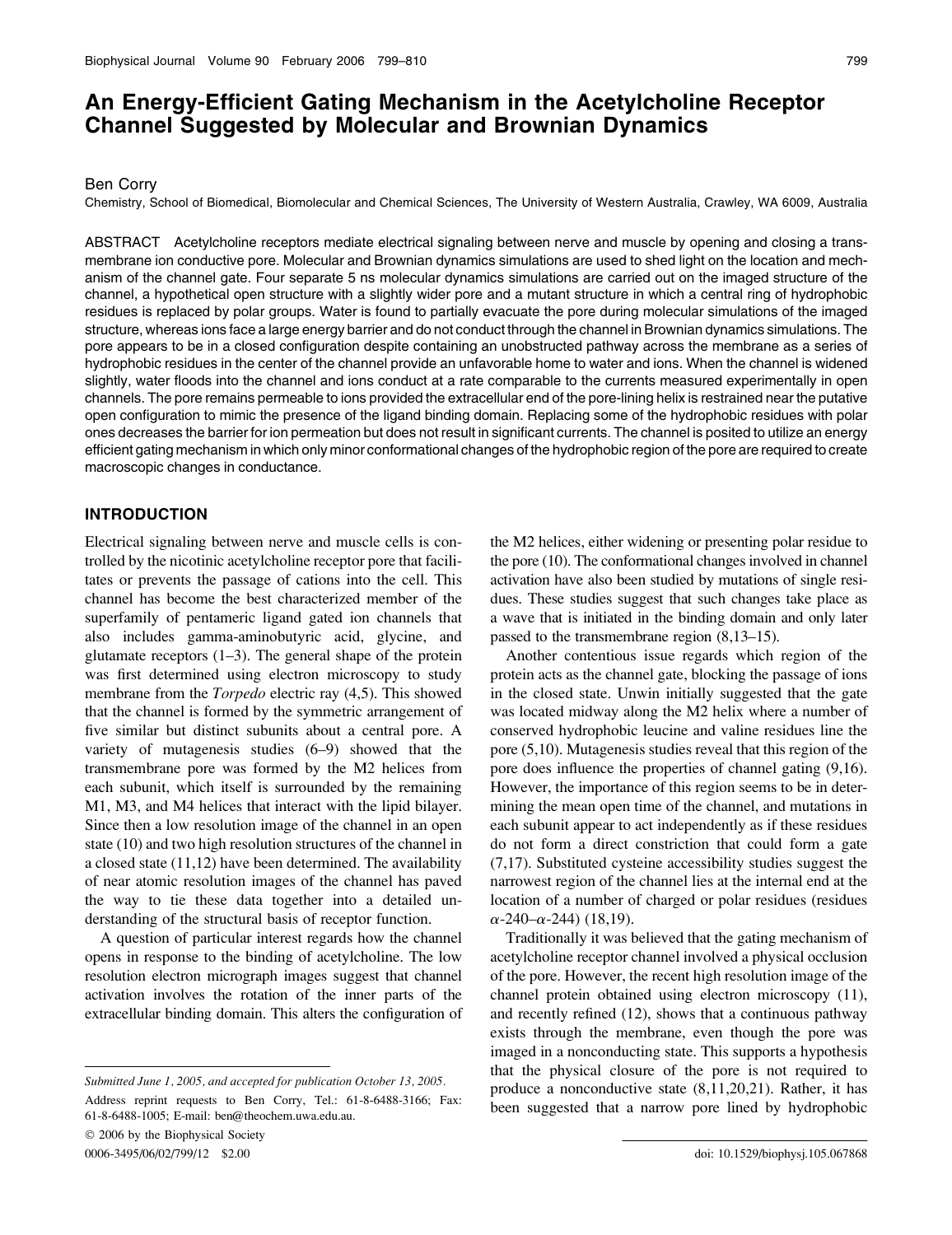residues can prevent the passage of ions by presenting a large dehydration barrier. Indeed, models of narrow hydrophobic pores have been shown to impede the passage of water as well as ions (20). This type of ''hydrophobic gating'' has also been suggested to be at play in the mechanosensitive channel MscS (22,23). This again raises the question as to whether the hydrophobic residues or the internal polar residues act as the channel gate.

The electrostatic properties of the channel have also been determined by measuring the reaction rates of charged reagents to cysteine mutants within the channel. These studies suggest that the electrostatic potential in the channel is significantly more positive (by  $\sim$ 100 mV) in the closed structure than in the open structure, which raises the possibility of an electrostatic mechanism of gating cation currents (19,24).

Since the recent electron micrograph structure of the acetylcholine receptor pore was published, there has been a huge interest in understanding how the channel gates and how ions move through the pore. This has led to a number of theoretical studies examining properties of the transmembrane structure and homology models. A Brownian dynamics (BD) study suggested that the imaged structure of the channel was nonconductive (21). Another study examined the various conformational motions of the transmembrane domain in a lipid bilayer using molecular dynamics (MD) and suggested that rapid channel gating could arise from the rotation of the side chains of the central hydrophobic residues, a process that takes place on a much faster timescale than rearrangements of the backbone (25). Although there is evidence that residues engaged in salt bridges at the intracellular end of the pore could present a physical barrier to ion conduction, MD simulations suggest that the barrier to ion permeation arises in the nonoccluded central hydrophobic region of the channel (26– 28). A recent MD study of both the ligand binding and transmembrane domains of a homology model of the homomeric  $\alpha$ 7 protein showed a 10 $^{\circ}$  rotation of part of the extracellular domain that is passed on to the transmembrane domain (29). This rotation occurs about the axis of the Cys loop and is reminiscent of the ''twist to close'' motion seen in the electron microscopy structures.

Here I examine the gating mechanism of this pore using MD and BD simulations and electrostatic calculations with the aim of shedding light on the location and mechanism of the channel gate. In particular, the experimental data supporting gating at the internal end of the pore and theoretical predictions of gating by central hydrophobic residues remain to be reconciled. The simulations described here differ from earlier studies as calculations are made on hypothetical open channel models as well as on mutant channels to see if widening the pore, or increasing hydrophilicity, can increase channel conductance. Four separate simulations are carried out on the imaged, hypothetical open, and mutant structures. In addition, BD simulations are used to relate the structures obtained from MD simulations to the channel conductance. I find that a central girdle of hydrophobic residues, rather than a physical blockage, is most likely responsible for preventing ion conduction in the closed pore by creating a large energy barrier to permeation. However, the narrowest region of the pore lies at the internal end in the closed state. The system is perfectly positioned such that only a minimal widening of the pore is required to allow ions to pass, and thus if hydrophobic gating is employed, only minimal energy is required to open or close the pore.

## METHODS

#### Molecular dynamics simulations

To conduct MD simulations, the imaged structure of the transmembrane region of the pore (11) (Protein Data Bank (PDB) entry 1OED) is placed within a POPC lipid membrane and solvated in a flexible TIP3 water- and ion-containing box as shown in Fig. 1 A. The entire system contains 66,462 atoms. The trajectories of all the interacting atoms are then traced using Newton's equations of motion. Simulations are performed using NAMD (30) with a time step of 1 fs and periodic boundaries. Electrostatic interactions are calculated using the particle mesh Ewald scheme with a cutoff distance of 12  $\AA$ , whereas Lennard-Jones interactions are switched off at 10 Å. The CHARMM all atom force field parameter set (CHARMM22) for protein and CHARMM27 for lipids) is utilized. Simulations are carried out at constant pressure (1 atm) and temperature (310 K).

The lipid and water was initially energy minimized for 1000 steps and equilibrated for 10 ps with the protein held fixed. Then, harmonic constraints (3 kcal/ $\AA^2$ ) were applied to the  $\alpha$ -carbon atoms of the protein, and a further 1000 steps of energy minimization and 20 ps of equilibration were performed. Finally all constraints were released and the system was energy minimized for 5,000 steps and 50 ps of simulation was conducted before data collection began. No constraints were applied to any atoms during the data acquisition runs, except for the case of the ''pinned open structure'' described below.

The volume of the hydrophobic section of the pore is required to calculate the density of water in this region during the simulation. The volume is calculated as 1.3 times the volume of an extended pentameric structure with 15 vertices determined from the coordinates of the hydrogen atom lying closest to the pore axis in each subunit for each ring of hydrophobic residues (i.e., for  $\alpha$ -251, 255, and 259). Trajectory data were analyzed and visualized using the program VMD (31), and channel radii were calculated using the program HOLE (32).

## Brownian dynamics simulations

The conductance of the channel is calculated explicitly using BD simulations. In these we trace the motions of ions in and around the channel under the influence of electric and random forces using the Langevin equation (33,34), a technique that has successfully been applied to the acetylcholine receptor (21) and other channels (35,36). The motion of individual ions is traced explicitly, but the water and protein atoms are treated as continuous dielectric media. This approximation allows simulations to be run for long enough to watch many ions pass through the pore and to examine the conductance characteristics of the channel. The channel is taken to be a rigid structure during the simulation, and partial charges are assigned to the protein using the CHARMM all atom parameter set. A number of  $Na<sup>+</sup>$  and  $Cl<sup>-</sup>$  ions are placed in cylindrical reservoirs of radius 30 Å at each end of the channel that mimic the extracellular and intracellular space, and the height of the cylinder is adjusted to bring the solution to the desired concentration (150 mM). The motion of these ions under the influence of electric and random forces is then traced using the Langevin equation. The total force acting on each and every ion in the assembly is calculated and then new positions are determined for the ions a short time later. Electrostatic forces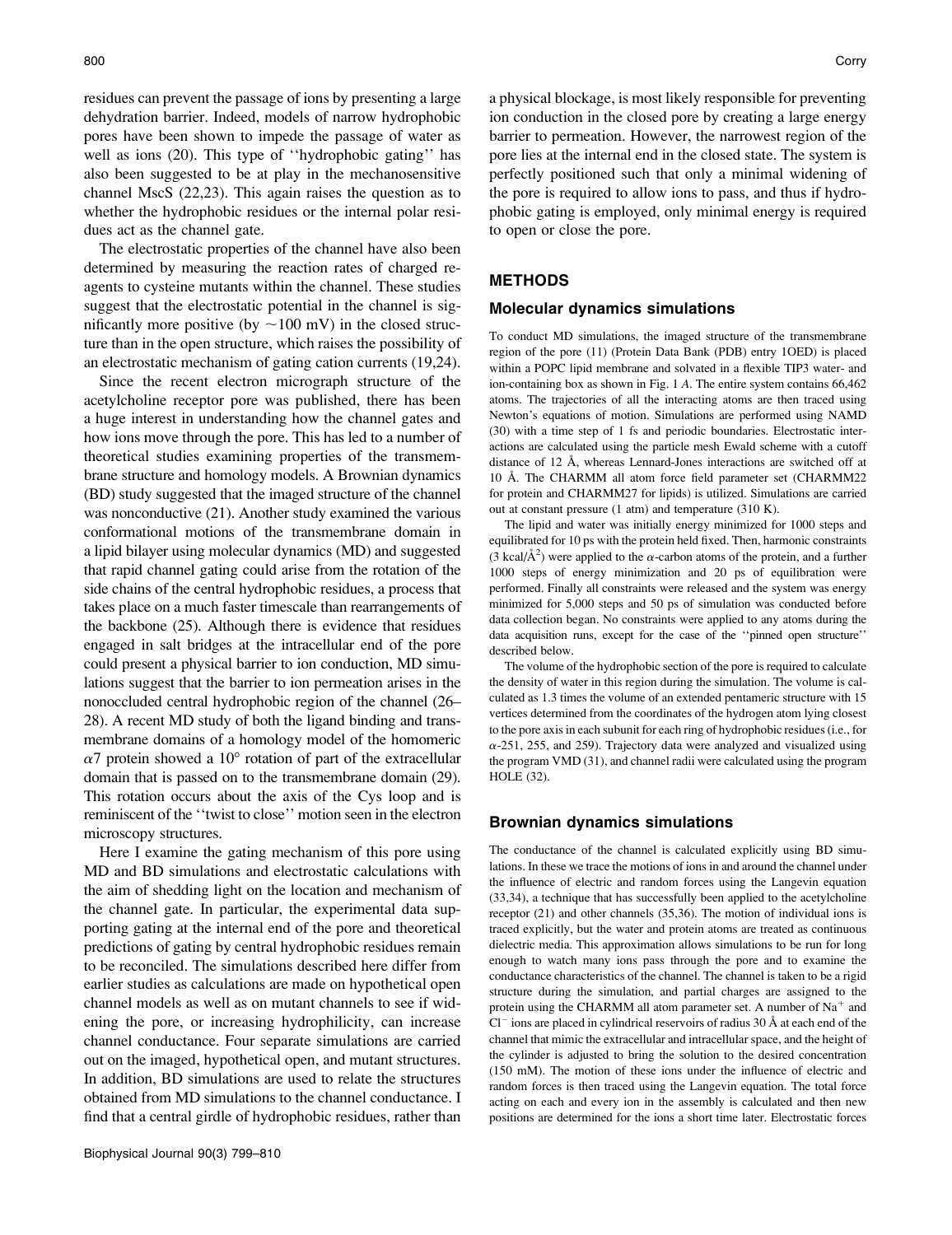

FIGURE 1 Channel structure and simulation system. (A) The system used for MD simulations is shown with the front half of the atoms removed to make the pore visible. The transmembrane protein (yellow), shown in surface representation, spans the POPC lipid membrane (brown) and is surrounded by water (*blue*) as well as  $Na^+$  (*purple*) and  $Cl^-$  (*green*) ions. The entire system contains 66,462 atoms. (B) The transmembrane portion of the protein is comprised of five subunits each containing four membranespanning  $\alpha$ -helices. The imaged structure viewed looking through the pore is shown in blue, and the putative open state structure is indicated in red.  $(C)$ The radius of the imaged (blue) and putative open (red) pore plotted for the transmembrane and ligand binding protein domains. The approximate axial location of the membrane is indicated by the orange bar.

are calculated by assigning dielectric constants of 2 to the protein and 60 to the water in the channel and solving Poisson's equation. A multiple time step algorithm is used, where a time step of  $\Delta t = 100$  fs is employed in the reservoirs and 2 fs in the channel where the forces change more rapidly. The current is determined directly from the number of ions passing through the channel.

A grand canonical Monte Carlo scheme is used to maintain the desired ion concentrations in the reservoirs. In this, ions are created or destroyed near the edge of the reservoirs in a random manner dependent on the local electrochemical potential (37). Although the grand canonical Monte Carlo boundary conditions have been shown to produce the same results as a simpler scheme in which the total number of ions in each reservoir is kept fixed, it has an advantage when simulating a channel that holds multiple ions. A large number  $(\sim 11)$  of ions reside in the channel and binding domain of the acetylcholine receptor at any time. Thus, when using a fixed number of ions it is difficult to set the correct number of ions on each side of the channel while allowing for some of the ions to enter the channel. The Monte Carlo scheme, on the other hand, can take account of this fact without the need for a priori knowledge of how many ions will reside in the channel and from which side they will enter. As ions enter the pore, more ions will be created in the appropriate reservoir to compensate. The membrane potential is achieved by applying a uniform field to the system and is incorporated into the solution of Poisson's equation. It should be noted that the resulting potential is far from being linear across the system, but rather drops much

more rapidly in the channel than in the reservoirs. Further details of these simulations can be found elsewhere (33,34,37).

## RESULTS

The acetylcholine receptor protein is part of a family of neurotransmitter gated ion channels that consist of two main functional parts: an extracellular ligand binding domain and a transmembrane pore. A representation of the transmembrane portion of the protein taken during the simulations described below and based on the imaged structure (11) is shown in Fig. 1 A. With the front half of the atoms removed, it can be seen that the protein (yellow) spans the lipid membrane (brown) and contains a central pathway through which ions (spheres) and water (blue) may pass. The pore is comprised of five subunits  $(\alpha, \beta, \delta, \alpha, \gamma)$  that each contain four transmembrane helices that surround the ion conducting pathway as seen in Fig. 1 B. The radius of the imaged structure of the pore is plotted in blue in Fig. 1 C and reaches a minimum about midway through the membrane where a series of hydrophobic leucine and valine residues ( $\alpha$ -251,  $\alpha$ -255,  $\alpha$ -259) form a constriction.

Here I carry out four separate 5 ns MD simulations, each with a different starting structure of the transmembrane domain embedded in a lipid bilayer and water box. The first uses the imaged structure (1OED), the second a hypothetical open structure with a wider pore described in more detail below, the third the hypothetical open structure with harmonic restraints applied to some atoms to mimic the effect of the extracellular domain, and the last a mutant version of the imaged structure in which a central ring of valine residues is replaced by polar threonine. These simulations are referred to as the ''imaged'', ''open'', ''pinned open'', and ''V255T'' models, respectively. Although the four simulations are discussed in sequence, the results are superimposed in each figure for ease of comparison.

#### Imaged structure

The initially solvated configuration of the imaged structure of the protein is shown in Fig. 2 A with the front half of the protein atoms removed to reveal the pore. The edge of the pore, where it meets the clipping plane, has been highlighted in yellow to roughly indicate the dimensions of the pore. The exact pore and protein edge are highly dependent on the orientation of the clipping plane, so readers should focus on the configuration of water in the pore rather than the dimensions of the protein, which is discussed in more detail later. It can be seen that the central region of the channel is nonpolar due to residues L-251, V-255, and V-259 on the  $\alpha$ -subunits and the corresponding residues on the other subunits. Water molecules do not like to occupy this area and so do not form a continuous chain through the pore. When MD simulations are carried out, the pore-lining residues adjust their positions slightly and water is seen to enter the pore as illustrated in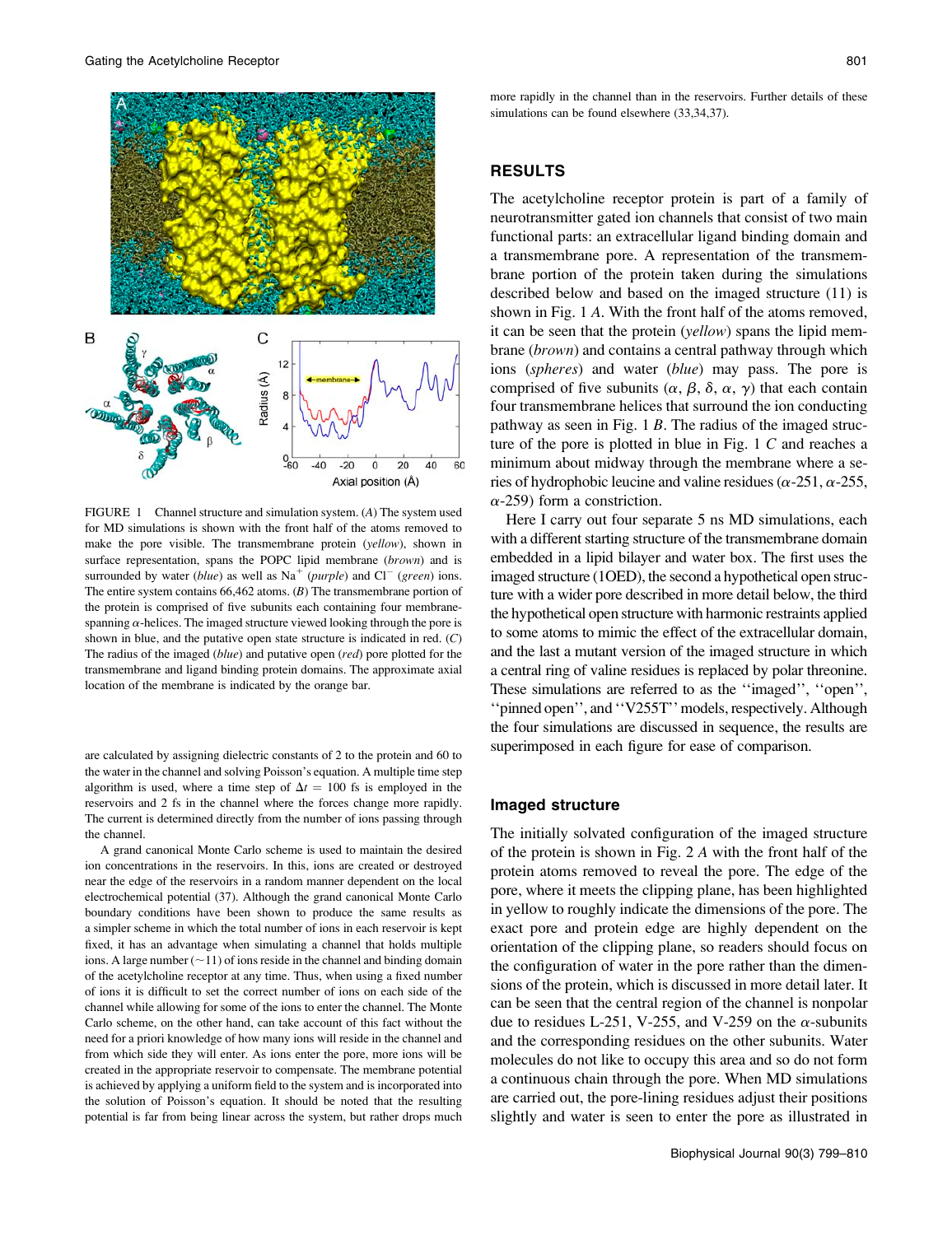Fig. 2 B, where the configuration is shown after 2.5 ns of simulation.

The root mean-square deviation (RMSD) of the backbone  $\alpha$ -carbon atoms away from their starting position is plotted in Fig. 3 A. It can be seen that for this imaged structure the protein alters its configuration significantly at the start of the simulations before slowly settling down and becoming relatively stable after  $\sim$ 3 ns of simulation. The RMSD of the  $\alpha$ -carbon atoms in the M2 helix is plotted in Fig. 3 B. This region of the protein undergoes a larger rearrangement than does the protein as a whole, suggestive of a conformational adjustment required to accommodate water within the pore. Although the M2 helix appears to be relatively stable toward the end of the simulation, some degree of fluctuation is still apparent.

In Fig. 4 A the density of water within the central 5  $\AA$ section of the pore, normalized by the density of bulk water  $(1 \text{ g/cm}^3)$ , is plotted during the 5 ns simulation. It can be seen



FIGURE 2 Configuration of water in the transmembrane pore during MD simulations. The positions are shown at the beginning and 2.5 ns into simulations of the imaged structure  $(A \text{ and } B)$ ; putative open structure  $(C \text{ and } B)$ D); and V255T mutant channel  $(E \text{ and } F)$ . The atomic surface of the protein is shown with the front half of the atoms removed with hydrophobic regions shown in white, polar regions in green, and acidic and basic residues shown in red and blue, respectively. To indicate the edge of the pore, the region where the protein meets the clipping plane has been highlighted in yellow. The exact shape of the pore and protein edge are highly dependent on the orientation of the clipping plane.



FIGURE 3 RMSD of backbone carbon atoms during MD simulations. Calculations are made for the entire protein  $(A)$  and M2 helix  $(B)$  during the simulations of the imaged (blue), putative open (red), pinned open (black), and V255T mutant (green) structures respectively.

that although water rapidly enters the pore near the start of the simulation the amount of water in the pore fluctuates considerably and the density rarely increases above 50% of its bulk value. Furthermore, twice during the simulation  $(\sim 2.0$ ns and  $\sim$ 4.3 ns) the pore becomes completely evacuated.

As suggested by Sansom and others (20) the density of water in the pore gives a good indication of the likely conductance state of the channel. In previous simulations it has been seen that if the water density is low, or the water is in a ''vapor'' state, little water will pass through the pore and ion permeation will be prevented by the desolvation barrier that must be overcome. Conversely, when the water density is above  $\sim$  0.65 of the density of bulk water, water molecules do readily pass through the pore and ions can potentially permeate (20). In Fig. 4 A the state of the channel during the simulation is also plotted in red using this criterion. It can be seen that the channel most likely remains nonconductive to ions for the majority of the simulation. The density of water in the pore fluctuates considerably, but tends to switch between situations where zero, one, two, or three chains of water form across the hydrophobic region of the pore,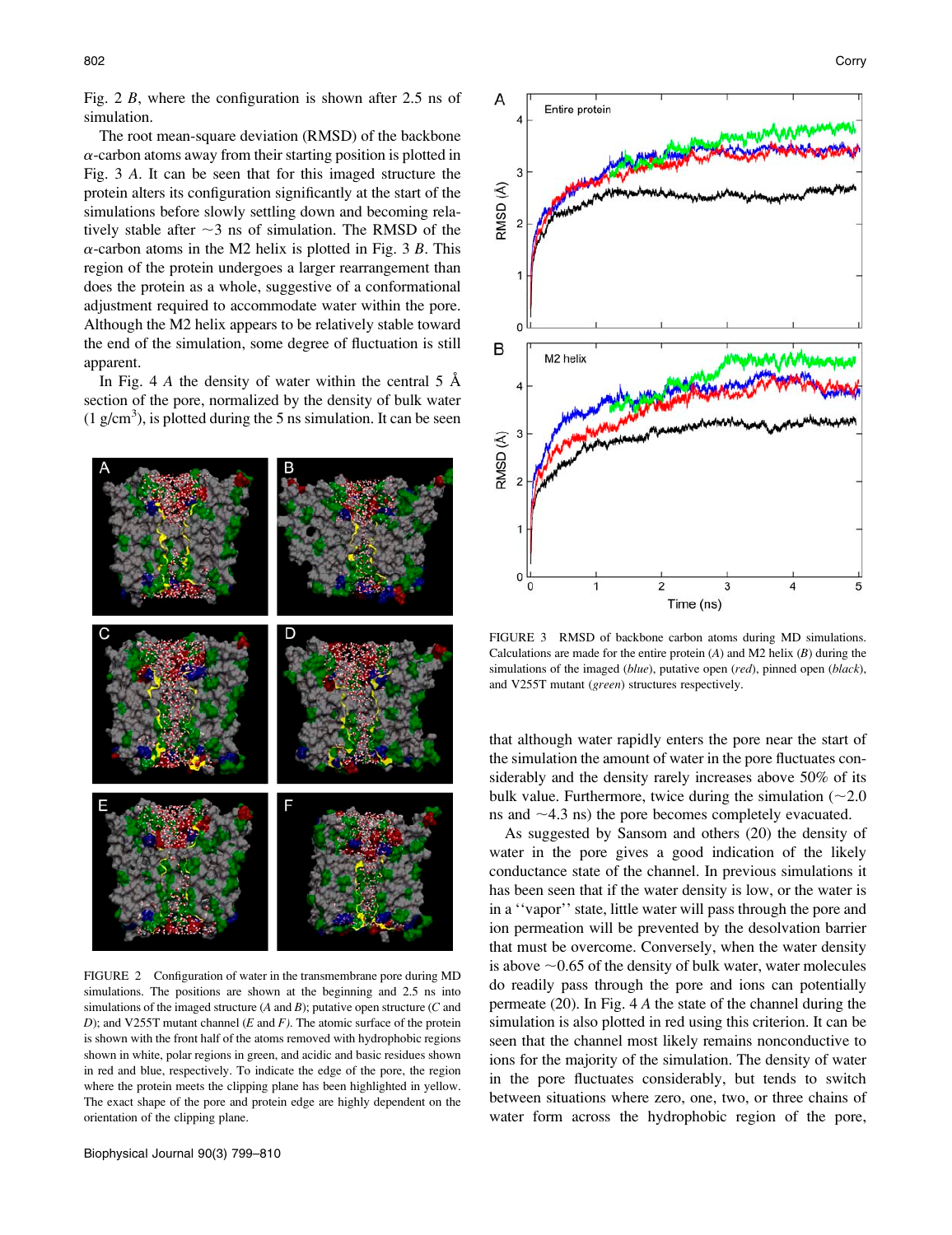

FIGURE 4 Water density and likely channel state. The density of water in the central  $5 \text{ Å}$ portion of the pore normalized by the bulk water density is plotted during MD simulations (blue) for the imaged pore structure  $(A)$ ; putative open structure  $(B)$ ; pinned open structure  $(C)$ ; and V255T mutant channel  $(D)$ . The likely channel state is also shown (red, right-hand scale), assuming that the channel is closed whenever the water density in the pore falls below 0.65 times the bulk value.

corresponding roughly to densities of 0.0, 0.3, 0.5, and 0.7 times the bulk water density. Examples of the single chain configuration is shown in Fig. 2,  $B$  and  $E$ , and a double chain is shown in Fig. 2 D. As noted above, the channel becomes completely evacuated twice during the simulation. In addition to this, breaks in the water chains are common and ion permeation would be unlikely during these periods. Although the density of water is low in the channel, it does not remain completely empty for extended periods of many nanoseconds as was found in simulations of the MscS mechanosensitive channel (22).

The radius of the channel as calculated using the program HOLE at the start (solid line), middle (dotted line), and end (dashed line) of the simulation is plotted in Fig. 5 A. Small fluctuations in the channel radius occur throughout the simulation. The width of the hydrophobic portion of the channel, extending roughly between  $z = -40 \text{ Å}$  and  $z = -20 \text{ Å}$  in this figure, does not change significantly during the simulation. The largest changes in channel radius occur at each end of the channel, with the intracellular end becoming narrower and the extracellular end becoming wider. The extracellular side of the transmembrane domain would normally interact with the extracellular ligand binding domain that is absent in these simulations, so it is possible that structural changes at this end reflect the lack of nearby protein. The narrowing at the intracellular end of the protein is created by a series of charged and polar residues (residues  $\alpha$ -240 –  $\alpha$ -244). In particular a lysine residue on one of the  $\alpha$ -subunits,  $\alpha$ -242, protrudes into the pore, unlike the same residue on the other  $\alpha$ -subunit that remains clear of the pore in a salt bridge with the glutamate residue  $\alpha$ -241. That this intracellular end of the pore is the narrowest region is consistent with the limited accessibility of thiosulfonate groups to cysteine mutants in this region in the closed state (18,19). This lysine residue may play a role in dictating the electrostatic potential at this end of the pore. The minimum radius of the pore in each of the simulations is tabulated in Table 1.

To support the classification that the channel is nonconductive during this simulation, I calculate the energy required for an ion to pass through the channel and the likely channel conductance. To do this, I first incorporate the coordinates of the ligand binding domain (38) (PDB code 1I9B) into the transmembrane structure as described previously (21). A molecular surface is traced out as shown in Fig. 1 C, dielectric constants of 80, 60, and 2 are assigned to the bulk water, channel, and protein, and the energy of the ion is calculated by solving Poisson's equation using a boundary element method (39). The extracellular domain of the channel is strongly electronegative, and calculations demonstrate that it most likely holds 11 ions in stable equilibrium (21) as described in more detail below. The membranespanning section of the protein provides a much less favorable environment for ions. In the imaged configuration, I find that with an applied potential  $(-200 \text{ mV})$  an ion faces an energy barrier of  $\sim$ 19 kT centered in the hydrophobic region of the pore that it must overcome to permeate through the channel as shown in Fig. 6 A. At the end of the 5 ns MD simulation the barrier increases to 30 kT, confirming that the channel appears to remain in a nonconductive state.

No ions pass through either the imaged structure of the pore or the structure found at the middle or end of the 5 ns MD simulation during 5  $\mu$ s of BD simulation with a  $-200$ mV membrane potential. In Fig. 7 A I plot the average number of ions in layers of the channel during the BD simulation. As described above, multiple ions reside in the extracellular binding domain. Indeed,  $\sim$  12 ions are found to reside in the extracellular domain and extracellular end of the transmembrane region as shown in Table 2. Notably, no ions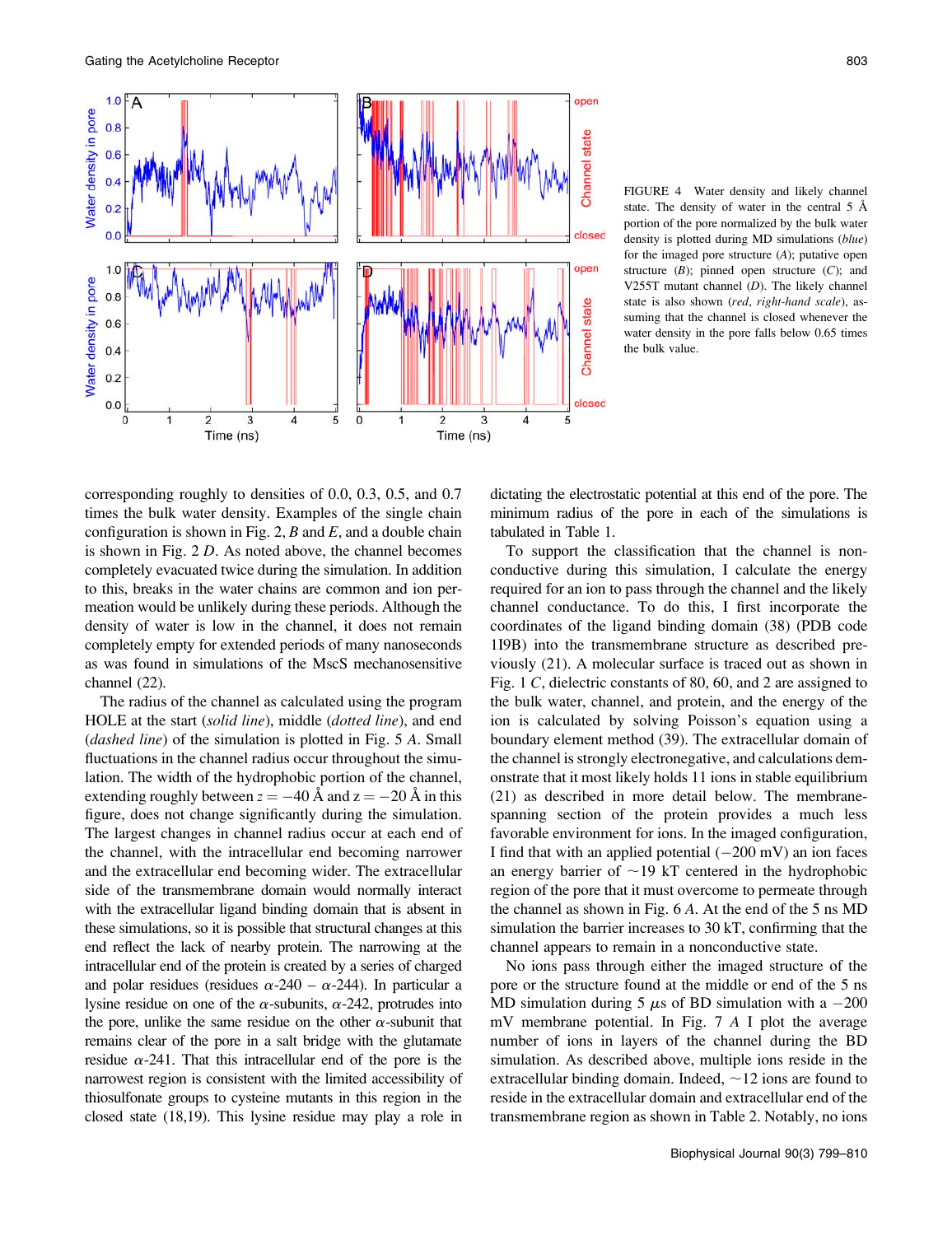TABLE 1 Minimum pore radius

| Model                 | Minimum pore radius $(\AA)$ |          |          |
|-----------------------|-----------------------------|----------|----------|
|                       | $0.0$ ns                    | $2.5$ ns | $5.0$ ns |
| Imaged structure      | 2.6                         | 2.0      | 2.0      |
| Open structure        | 4.0                         | 2.4      | 2.6      |
| Pinned open structure | 4.0                         | 2.4      | 2.2      |
| V255T structure       | 2.6                         | 2.6      | 2.2      |

The minimum pore radius is calculated using the program HOLE at the beginning (0 ns), middle (2.5 ns), and end (5.0 ns) of each MD simulation.

cross the hydrophobic region of the pore centered at  $z \sim -30$ Å. The fact that no ions cross the imaged structure of the pore before or after MD simulations confirms that the channel is most likely in a nonconductive state, or at the very least the conductance is  $\langle \sim 0.2 \text{ pS}.$ 

The results of the BD and electrostatic calculations also give hints at the origins of valence selectivity in the channel.  $Cl^-$  ions actually face a lower energy barrier to cross the transmembrane portion of the channel than sodium ions as indicated by the dashed-dot-dot line in Fig. 6 A. Using the structure of the channel after either 2.5 ns or 5 ns of MD simulation (starting from the imaged structure),  $Cl^-$  ions see a barrier of  $\sim$ 19 kT, much less than Na<sup>+</sup> ions at 30 kT. However, no chloride passes through the channel during  $5 \mu s$ of BD simulation. With the channel in the proposed open state discussed below,  $Cl^-$  ions do leak through the channel, with the channel favoring  $Na^+$  at a ratio of  $\sim 6:1$ . When simulations are repeated using only the structure of the transmembrane portion of the protein (i.e., without the electronegative ligand binding domain) the selectivity of  $Na<sup>+</sup>$ ions over  $Cl^-$  is lost, with  $Cl^-$  ions being slightly favored. Thus, the transmembrane pore is not found to be selective for cations. Therefore the intra- and extracellular domains of the protein appear to be responsible for ion charge selectivity as was suggested by Unwin on inspection of the refined protein structure (12).

The conformation of the M2 helices at the start and end of the 5 ns MD simulation is illustrated in Fig. 8. In the initial imaged structure (Fig. 8 A) the helices are symmetrically oriented about the pore. The central ring of hydrophobic residues (V-255 on the  $\alpha$ -subunit and equivalent residues of the other subunits, the ''V-ring'') appears to play the greatest role in decreasing the solvation of the pore as seen in previous MD simulations (25). The density of water is almost always lowest adjacent to this ring of residues, and the side chains tend to point more toward the interior of the pore than the neighboring rings of hydrophobic residues. The orientation of the side chains of the V-ring residues are also illustrated in Fig. 8. During all the simulations, this ring of residues undergoes a significant conformational rearrangement. As illustrated in Fig.  $8 \, B$  the side chains rotate during the MD simulation such that four of the five residues can interact with the equivalent residues on the neighboring subunit. This rotation of the side chains results in an asymmetric pore shape. The backbone of the M2 helices tend to move more symmetrically, each showing a slight clockwise rotation.

## Hypothetical open structure

Given that the central hydrophobic residues appear to be preventing ion conduction, I next examine the effect of widening this section of the pore. It has been shown that channel activation causes first a conformational change in the extracellular binding domain followed by a change



FIGURE 5 Pore radius. The radius of the pore as found using the program HOLE is plotted for the transmembrane portion of the protein at the beginning (solid line), middle (dotted line), and end (dashed line) of 5 ns MD simulations. Radii are plotted for the imaged structure  $(A)$ , putative open structure  $(B)$ , pinned open structure  $(C)$ , and V255T mutant structure  $(D)$ . The radius of the hypothetical open structure is also illustrated by the shaded lines in A and D for comparison, and the radii of the initial imaged structure is shown by the shaded lines in B and C.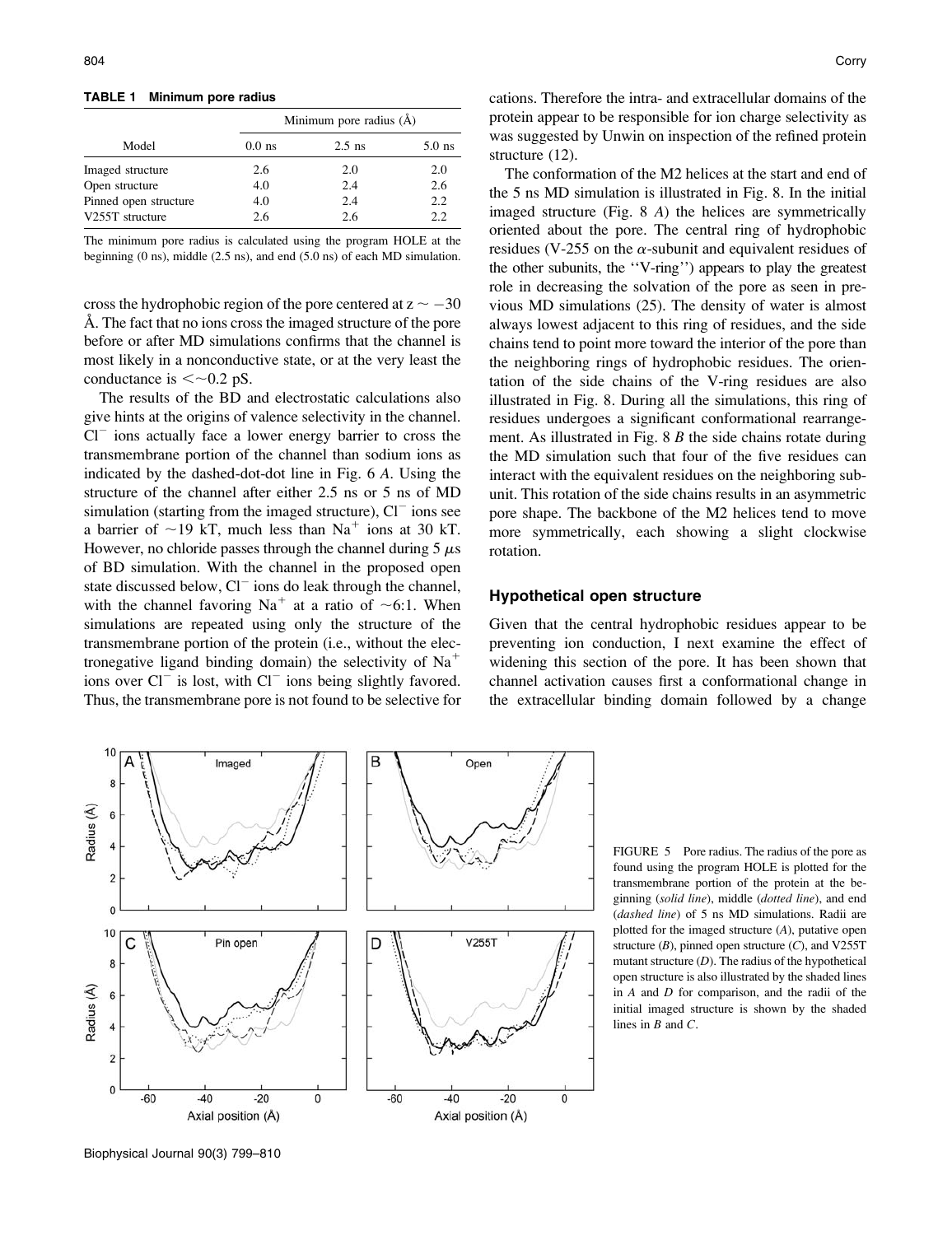

FIGURE 6 Energy barriers to ion conduction. The electrostatic potential energy is plotted for a  $Na<sup>+</sup>$  ion moving through the transmembrane pore, and 10 additional ions are allowed to find their minimum energy positions in the extracellular end of the pore and ligand binding domain. (A) The barrier is calculated for the imaged structure at the start of simulations (solid line); the structure after 2.5 ns of MD simulation (dashed line); and the V255T mutant structure after 2.5 ns of simulation (dashed-dotted line). Also shown is the energy barrier presented to a  $Cl^-$  ion using the imaged structure of the channel after 2.5 ns of simulation (dashed-dotted-dotted line). (B) The energy barrier to  $Na<sup>+</sup>$  conduction in the putative open channel at the beginning (dashed-dotted line) and after 2.5 ns MD simulations (dashed line); and the pinned open structure after 2.5 ns of simulation (solid line) are illustrated.

within the transmembrane region (40). In fact, the lower resolution electron microscope image of the open channel (10) shows a rotation of the inner  $\beta$ -sheets of the binding domain by 15° about the axis of the disulphide bridge joining the two  $\beta$ -sheets of each subunit. As the bottom of each inner

TABLE 2 Average number of ions in the channel and extracellular binding domain during BD simulations

| Model                 | No. cations | No. anions     |
|-----------------------|-------------|----------------|
| Imaged structure      | 12.1        | 0.3            |
| Open structure start  | 11.7        | 0.4            |
| Open structure end    | 12.1        | 0.2            |
| Pinned open structure | 10.9        | 2.0            |
| V255T structure       | 11.1        | 1 <sup>3</sup> |



FIGURE 7 Ion dwell histogram. The locations where ions dwell in the transmembrane channel and extracellular binding domain during BD simulations are illustrated. Results are shown for  $Na<sup>+</sup>$  ions (black bars) and  $Cl<sup>-</sup>$  ions (white bars) in the imaged structure (A), hypothetical open structure  $(B)$ , and pinned open structure  $(C)$ .

sheet contacts the end of the pore-lining M2 transmembrane helix, it is suspected that this motion is transferred to the pore, and only the pore-lining M2 helix undergoes movement, whereas the rest of the transmembrane protein remains unchanged. This leaves only limited space in which the M2 helix can move, and thus limits the diameter of the open channel to be not much more than  $9 \text{ Å}$ . To replicate this open configuration, I rotate the inner M2 helix of each of the five subunits clockwise by  $15^{\circ}$  about the axis passing perpendicular to the membrane through the disulphide bridge of the binding domain as shown in red in Fig.  $1 \, B$  and described previously (21). The intracellular end of the helix is then rotated counterclockwise by  $30^{\circ}$  to produce a slight kink as seen in the electron micrograph images (10). The net effect of this conformational change is to widen the pore by  $\sim$ 1.5 Å,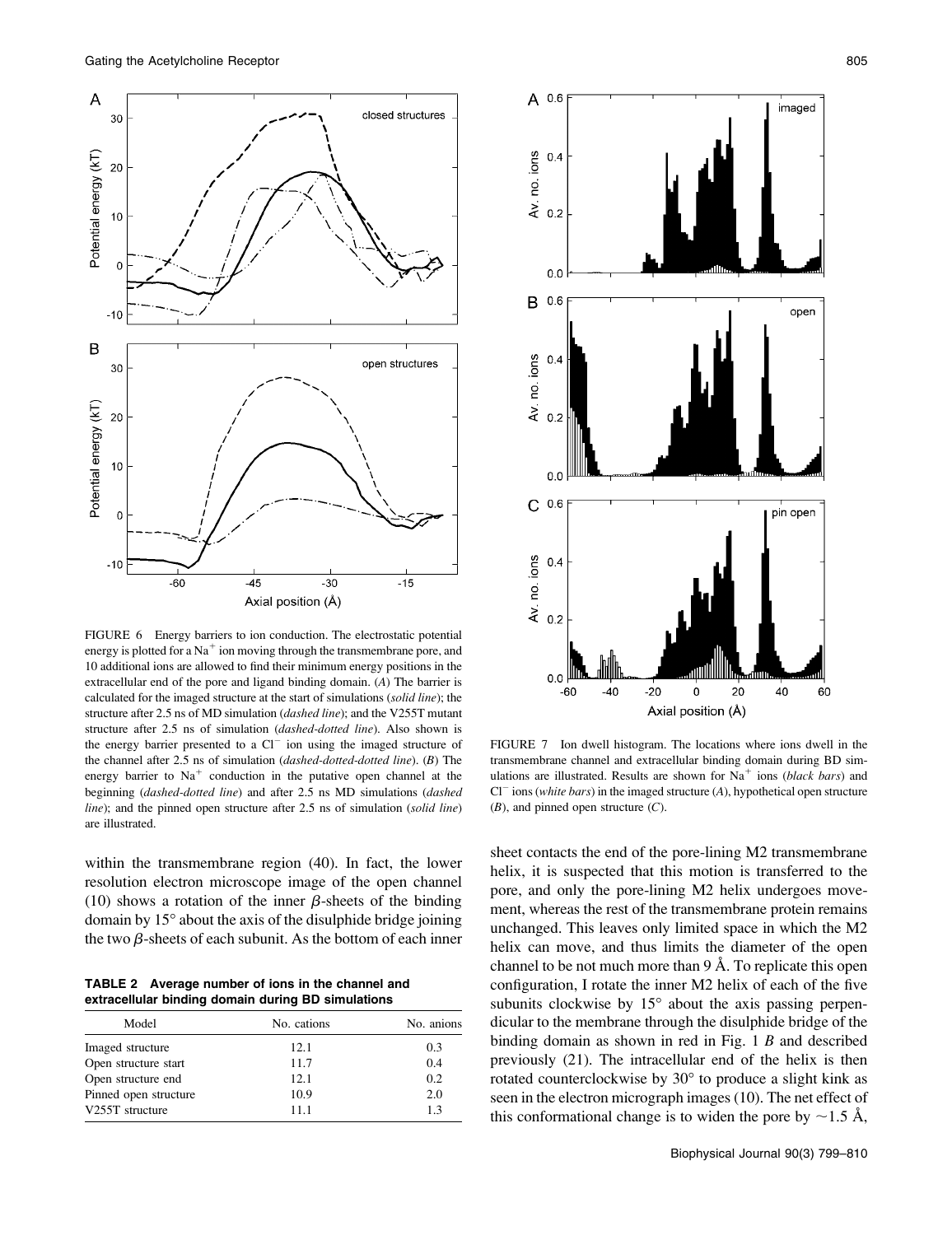

FIGURE 8 Conformations of the M2 helices. The conformation of the M2 helices as well as the side chains of the central hydrophobic residue (VAL255 in the  $\alpha$ -subunit and equivalent residues on the other subunits) are illustrated at the beginning  $(A)$  and end  $(B)$  of the simulation of the imaged structure; the beginning  $(C)$  and end  $(D)$  of the simulation of the putative open structure; the end of the simulation of the pinned open structure  $(E)$ and the end of the simulation of the V255T mutant structure  $(F)$ . The configuration of the M2 helix at the start of each simulation is indicated by the gray tubes.

with the minimum radius increasing from 2.6 to 4.0  $\AA$  as indicated in Fig. 1 C and Table 1.

MD simulations are carried out with the pore in this putative open state. The initial and final configurations of the protein and water in the pore are shown in Fig. 2, C and D. It is clear that water readily floods into the channel at the start of the simulation; however, by the end the amount of water in the pore is considerably less. The RMSD fluctuation of the protein is illustrated in Fig. 3. The protein appears relatively stable, although the M2 helix still shows some degree of fluctuation at the end of the simulation.

As shown in Fig. 4 B water readily enters the widened channel and occupies it at close to the bulk density. In the initial configuration, electrostatic calculations indicate that under an applied potential  $Na<sup>+</sup>$  ions have only to overcome a 3.4 kT energy barrier to conduct through the channel (Fig. 6 B). Indeed, ions are seen to pass readily through the channel during BD simulations at a conductance of  $\sim$ 22 pS, close to the experimentally measured result in which the channel has been shown to have conductance substates of 15, 25, and 35 pS (41). The locations where ions dwell during the BD simulations of this hypothetical open state are plotted in Fig. 7 B. Although the positions of ions in the extracellular domain look very similar to those seen for the imaged structure, there is now a very small number of ions in the hydrophobic region of the channel created by the passage of ions. It is worth noting that the same hydrophobic residues line the pore in both the closed and starting open structures described above. This suggests that it is the widening of the pore that is important for allowing water and ions to enter this model channel, not specific motions of the M2 helices or the presentation of different residues to the pore.

During a 5 ns MD simulation, it can be seen from Fig.  $4 B$ that water slowly evacuates the pore and it returns to a configuration close to the imaged state of the pore. The water density decreases to below 0.5 of its bulk value (Fig.  $4B$ ), the minimum radius of the pore shrinks to 2.4  $\AA$  (Table 1), the energy barrier to conduction increases to 28 kT (Fig. 6 B), and the conductance of the channel drops to zero in BD (Table 3), all of which suggests that the channel has returned to a closed state. An examination of the pore radius shown in Fig.  $5 B$  indicates that not only has the overall radius of the pore decreased, but that the central hydrophobic region now represents the narrowest portion of the channel. Indeed the channel radius at the end of 5 ns of simulation is remarkably similar to the radius of the imaged structure in the middle of the simulation.

It is not surprising that the protein appears to return to a closed state during the MD simulation, as it is carried out in

#### TABLE 3 Energy barriers and currents for various channel structures

| Situation                                  | Potential energy<br>barrier (kT) | Current<br>(pA) |
|--------------------------------------------|----------------------------------|-----------------|
| Imaged structure                           | 19.1                             | 0.0             |
| Imaged $+2.5$ ns simulation                | 30.9                             | 0.0             |
| Open structure $+$ energy<br>minimization  | 3.4                              | $4.4 \pm 0.3$   |
| Open structure $+2.5$ ns<br>simulation     | 28.1                             | $0.03 \pm 0.03$ |
| V255T mutant $+2.5$ ns<br>simulation       | 15.7                             | $0.2 \pm 0.1$   |
| Pin open $+2.5$ ns simulation              | 14.7                             | $2.0 \pm 0.4$   |
| Imaged $+2.5$ ns simulation,<br>$Cl^-$ ion | 19.0                             | 0.0             |

Potential energy barriers for a  $Na<sup>+</sup>$  ion to cross the transmembrane region of the pore are calculated using Poisson's equation with 10 other  $Na<sup>+</sup>$  ions resident in the extracellular domain. The last row represents the energy barrier seen by a  $Cl^-$  ion with 11 Na<sup>+</sup> ions in the extracellular domain. Each current value is calculated from a  $5 \mu s$  BD simulation. All calculations made with a  $-200$  mV membrane potential.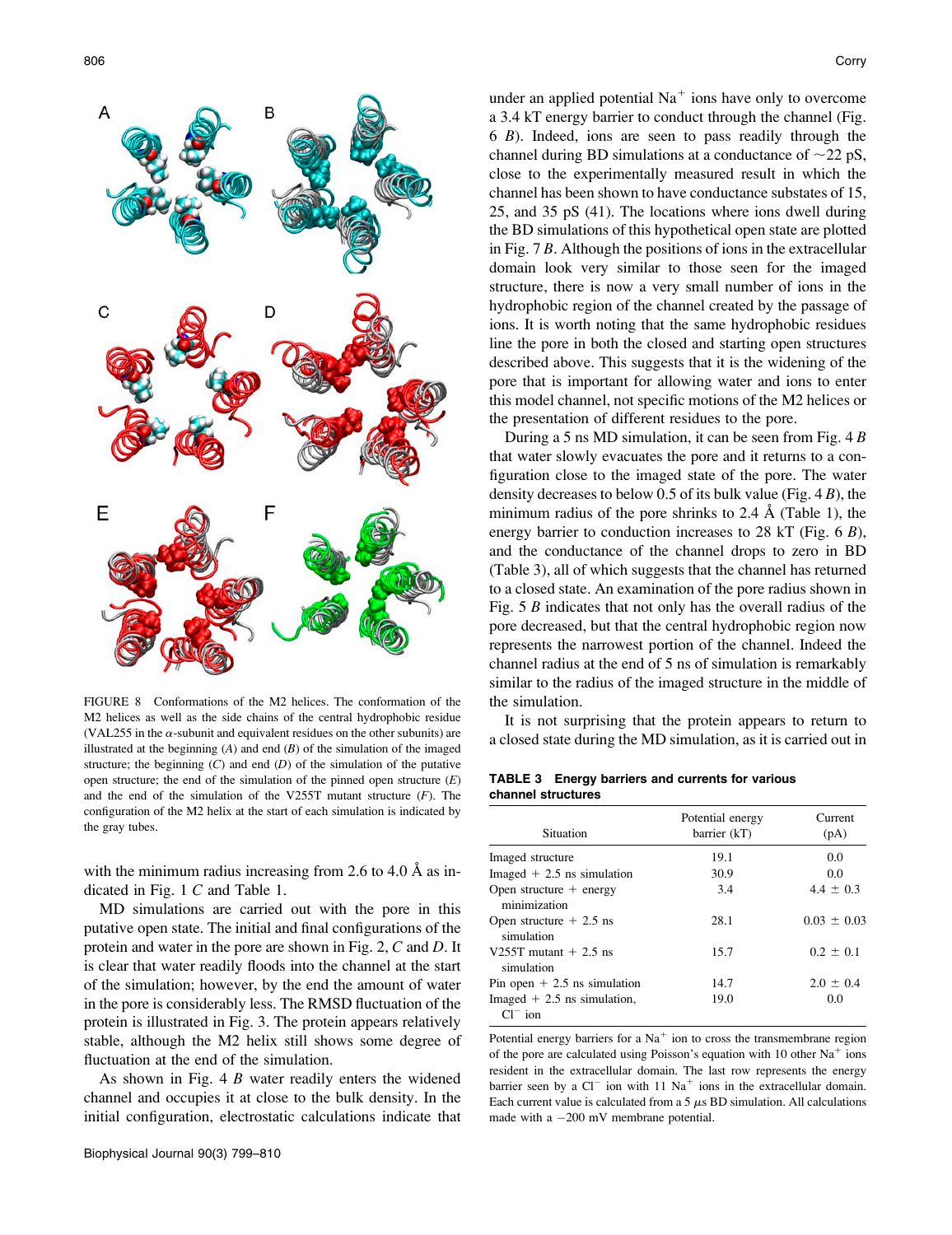the absence of the extracellular ligand binding domain. Not only does this extracellular domain initiate the opening of the channel, it is likely to hold the channel in its open state. Without this, there is nothing keeping the channel open and it would be likely to relax to a nonconductive state. Surprisingly, the RMSD of the open channel simulation is not significantly larger than that obtained for the imaged structure, despite the fact that the channel appears to close to a nonconductive state during this simulation.

During the simulation, the M2 helices rotate counterclockwise roughly about the axis of the disulphide bridge in the extracellular domain, back toward the imaged state of the channel, and also gain a larger kink in the middle of the pore as depicted in Fig. 8 D. As with the simulation of the imaged structure, the side chains of the residues in the V-ring rotate in an asymmetric manner such that four of the five residues can interact in pairs.

#### Pinned open structure

To examine whether the lack of the extracellular domain is responsible for the apparent channel closure in the simulation of the hypothetical open structure, an additional simulation is carried out in which the extracellular end of the transmembrane M2 helices are held near their initial positions. To do this, the  $\alpha$ -carbons of three residues at the extracellular end of the M2 helix where it is likely to interact with the extracellular binding domain (residues 270–272 on the  $\alpha$ -subunit and equivalent residues on the other subunits) are held with harmonic restraints of 5 kcal/ $A<sup>2</sup>$ , whereas no constraints are applied to the remainder of the system. MD simulations are conducted to see if this channel configuration remains in a conductive state. Due to the restraints, this simulation is considerably more stable than any of the others as evident in the RMSD plotted by the black lines in Fig. 3. Both the protein as a whole and the M2 helices remain much closer to their starting position than in the previous simulations.

The starting structure is the same as that for the hypothetical open structure and so the pore is filled with water and conducts in BD simulations. The water density in the pore during the simulation is plotted in Fig. 4 C. It is clear that water remains in the pore at close to its bulk density for the entirety of the simulation. The state analysis based on the water occupancy suggests that the pore remains in the conductive state for the majority of the simulation, suggesting that if the ends of the M2 helices are held in the open configuration by the extracellular domain, then the channel will remain in the conductive state. Surprisingly, an analysis of the pore radii indicates that the minimum radius of the pore decreases from 4.0  $\AA$  to 2.4  $\AA$  during the course of the simulation, a similar decrease to that seen in the simulation without restraints. A question arises, therefore, as to why the pore maintains a high density of water during this simulation, but not in the unconstrained simulation. An examination of

the pore radius plotted in Fig. 5 C indicates that although the pore narrows considerably, this narrowing occurs predominantly at the intracellular end of the channel where the protein is polar. The radius at the hydrophobic girdle is considerably larger in this simulation than at the end of the unconstrained simulation or during the simulation of the imaged structure. This supports the conclusion that it is the width of the hydrophobic region of the pore that is crucial for determining whether water or ions will pass through the channel.

Despite remaining solvated for the duration of the MD simulation, electrostatic calculations on the final structure indicate that ions face a considerable energy barrier, of over 14 kT, to cross the channel as shown in Fig. 6 B. However, when BD simulations are carried out using the final structure, ions are found to permeate through the channel at a conductance of  $\sim$ 10 ps. It is somewhat surprising that ions are able to overcome this energy barrier and conduct at the rate observed, but a closer inspection of the BD simulations reveals how this arises. First, the fact that multiple  $Na<sup>+</sup>$  ions reside at the extracellular end of the channel means that the thermal energy of many ions can aid the ion crossing the hydrophobic region of the pore as the fluctuations in ion positions can become correlated. More importantly, however, an analysis of the number of ions in the pore indicates that two anions also occupy the channel as seen in Fig. 7 C and Table 2. These anions will undoubtedly aid the passage of cations through the pore. In particular, about half the time an anion is located near the extracellular end of the channel where its attractive potential can assist cations in permeating the hydrophobic center of the pore.

As pictured in Fig. 8 E, the M2 helices of the pinned open structure undergo much smaller changes during the MD simulations than in the unconstrained simulation. Because the top of the helix is restrained it cannot undergo the counterclockwise rotation toward the imaged structure. The main motion of the helix is an increased kink caused by motion of its intracellular end. Importantly, the protein maintains its symmetrical structure with neither residues in the V-ring or ''L-ring'' able to directly interact in pairs as seen previously. It has been suggested that opening the channel involves breaking the ''hydrophobic'' interactions between these rings of residues (10). This simulation lends plausibility to this hypothesis. If the hydrophobic rings can be kept in a symmetrical noninteracting arrangement, then this keeps the center of the channel open and allows for water or ion conduction.

The conformational changes seen during the MD simulation of the hypothesized open structures possibly represent the type of motion involved in channel gating. For this reason it is of interest to investigate the energy involved in this conformational shift to ascertain the feasibility of this rearrangement. The total energy of the system decreases significantly during all the MD simulations as shown in Fig. 9. The difference between the energy drops in the simulations of the unconstrained open, pinned open, and imaged conformations from the start of the dynamic simulation and the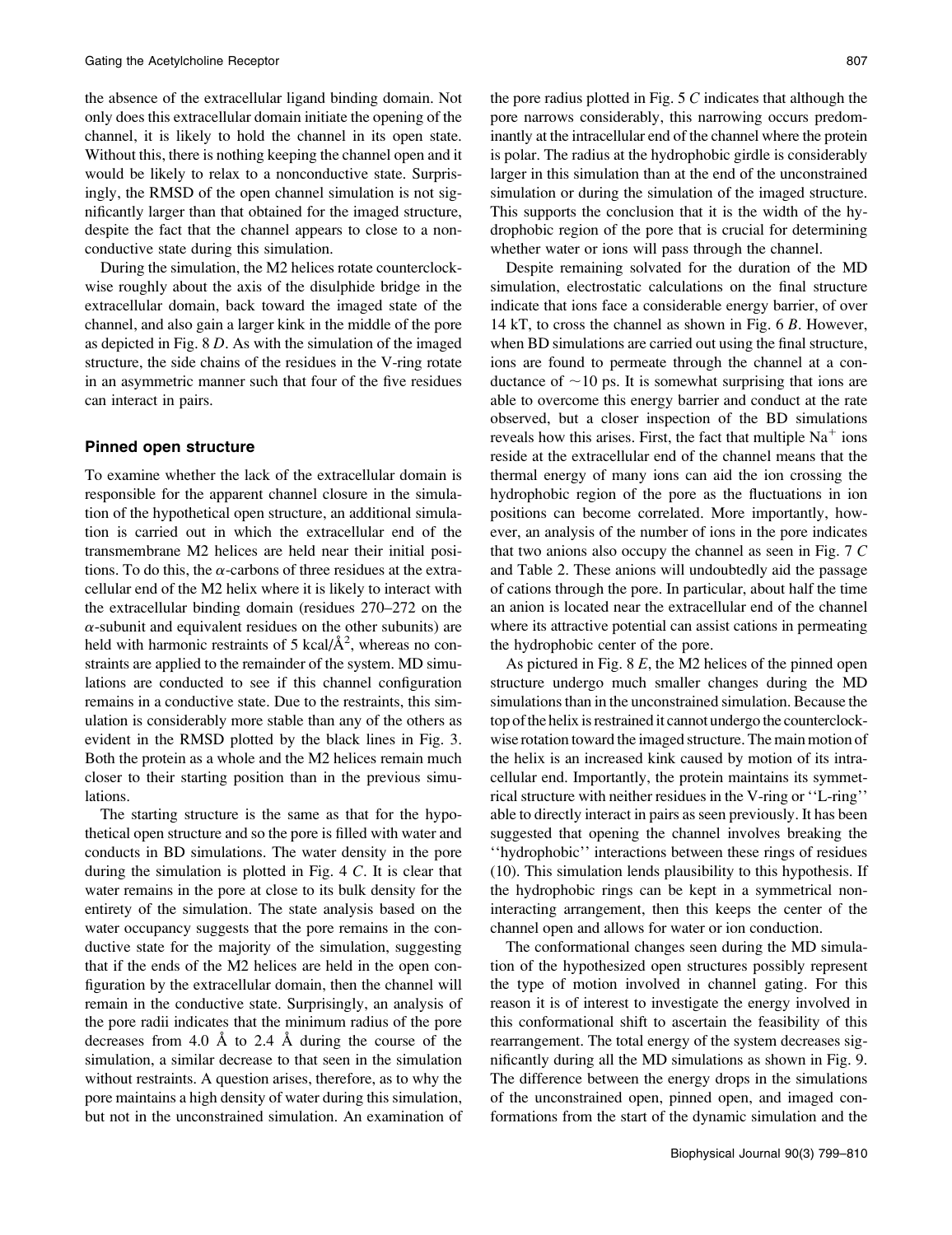

FIGURE 9 Total energy of the system during MD simulations. The total energy is plotted for the simulation of the imaged (blue), putative open (red), and pinned open (black) structures, sampling the energy every pS. Average energy values, in which the data is averaged in a moving 25 pS window, are shown.

end are minimal, as is clear in the moving average of the energy that is plotted. As the total energy of the system fluctuates significantly it is difficult to estimate accurate energy differences, although the difference between the closed and open state is within 100 kcal/mol. It has been estimated from the binding energy of acetylcholine that the energy available to induce the conformational change involved in channel opening is only  $\sim$ 10 kcal/mol and must at most be  $\leq$ 30 kcal/ mol (42). Although only a crude estimate, the minimal energy difference seen between the putative open and closed states in this study is consistent with these figures.

## V255T mutant structure

Given that a widening of the pore is able to dramatically increase the water occupancy and conductance of the channel, it is of interest to see if making the central region of the pore more hydrophilic can have the same effect. To do this I replace 5 of the 15 central hydrophobic residues comprising the V-ring (residues 255, 261, 269, and 264 in the  $\alpha$ -,  $\beta$ -,  $\gamma$ -, and  $\delta$ -subunits) with polar threonine in the imaged structure.

The RMSD plots for a 5 ns MD simulation (green lines, Fig. 3) show this to be the least stable of all the simulations, with deviations away from the starting point continuing for the entire 5 ns. Presumably the sudden change in the chemical nature of the pore has a large influence on its conformation. Although longer simulations would be appreciated for this configuration, some trends in the behavior of this mutant in comparison with the behavior of the other models are still apparent.

This mutation can be seen to disrupt the closed state of the pore. Few water molecules reside in the channel at the start of the simulation (Fig.  $2 E$ ), but water rapidly enters as seen in Fig.  $2 F$ . Indeed a plot of the water density in the pore (Fig. 4 D) indicates that water occupies the channel at a density of  $\sim$ 0.6 times the bulk value for the majority of the simulation. The state analysis of the water density shows that the pore rapidly fluctuates between open and closed, suggesting that it is at a critical midpoint between conducting and nonconducting states, although it spends the majority of the later half of the simulation in a closed state.

Despite having the largest RMSD, the radius of the pore shows the least change during MD simulations as illustrated in Fig. 5 D. The pore profile is very similar at the beginning, middle, and end of the simulation. The intracellular end of the pore again becomes the narrowest point in the channel.

Electrostatic calculations employing the final configuration from the MD simulations find an energy barrier of 16 kT to  $Na<sup>+</sup>$  conduction as illustrated in Fig. 6 A. The conductance during BD simulations is low at only 0.2 pS. Although the energy barrier to cation conduction is similar to that seen in the pinned open structure, anions do not appear to occupy this channel to aid in ion conduction. The low conductance in the mutant channel is consistent with experiments in which a hydrophobic residue from a neighboring ring  $(\alpha$ -251) has been replaced by a polar one (7,17). These found that the rate of channel closure was decreased and the sensitivity to acetylcholine was increased. This suggests that such mutations disrupt the channel gate to favor the open state. By themselves, however, these mutations are not enough to make the channel conduct significantly in its closed state. The effect of these mutations on the conductance of the open channel remains to be determined.

The picture of the M2 helices shown in Fig.  $8 F$  indicates that these helices move inward in a symmetric manner during the simulation. This would be expected to decrease the radius in the center of the channel, although this is not obvious in the pore radii profile plotted in Fig. 5 D. The ring of mutated residues maintains a more symmetrical arrangement than in the wild-type protein which may help to keep the radius of this region of the pore larger than would be expected from the position of the backbone.

## **DISCUSSION**

Numerous lines of evidence presented in this work suggest that the imaged structure of the acetylcholine receptor channel is in a closed state. The channel remains only partially solvated during MD simulations, the energy barriers to ion permeation found from electrostatic calculations are large, and no current is found to pass through the channel in BD simulations. Furthermore, as the channel does not contain a physical blockage, and given the location of the energy barrier to ion permeation, it is apparent that it is the hydrophobic nature of the central pore-lining residues that prevents ion conduction by providing an unfavorable home for water and a desolvation barrier to ions.

Simulations in simplified pore models have previously shown that such hydrophobic residues provide a very efficient gating mechanism, as only very minor changes in channel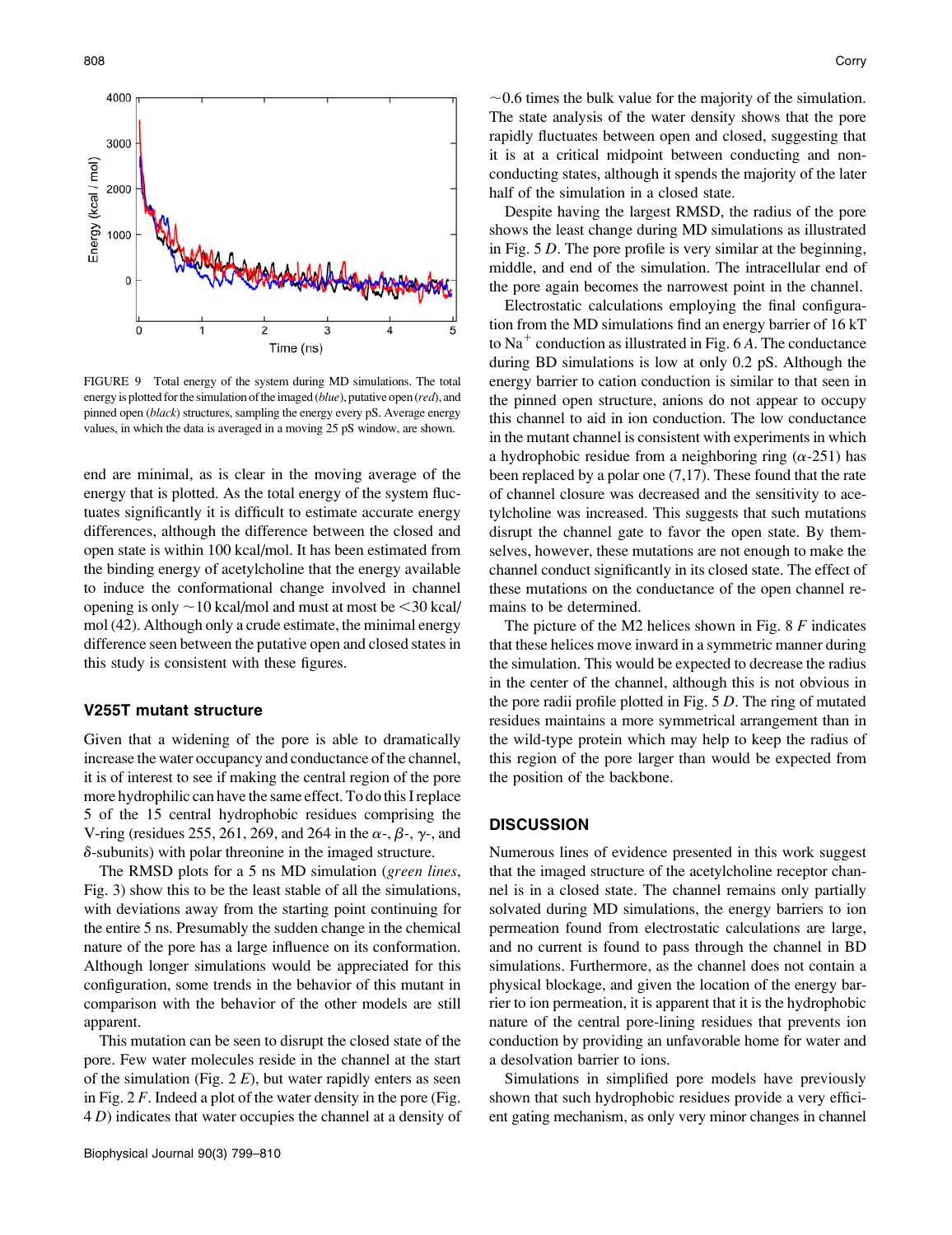radius or hydrophobicity are required to have a major influence on the chance of ion permeation (20,43,44). These studies showed that there was a critical radius of  $\sim$  5 Å for the model pore studied, above which the state of a hydrophobic channel changes from closed to open, presumably as enough water molecules can then enter the channel to form a self-hydrating hydrogen bonding network. Here it is demonstrated that this ''hydrophobic gating'' effect could be at play in the acetylcholine receptor pore. The imaged structure has a hydrophobic region whose radius of just under  $3 \text{ Å}$  lies below this critical value. When the radius is increased above 4 Å the channel becomes highly conductive. The critical radius found in this study of the acetylcholine receptor is less than was found in the model pores, possibly because the hydrophobic region is surrounded by a number of polar residues. It is worth noting that although the central hydrophobic residues appear to be responsible for preventing ion conduction, the narrowest region of the channel appears to be farther to the intracellular end.

Although the hypothetical open structure presented in this study is based on experimental data, there is not enough information to determine the accuracy of this model. However, it is important to note that the main conclusion of this study, the fact that the acetylcholine receptor pore can be made highly conductive by a slight widening of the hydrophobic region of the pore, does not rely on the accuracy of the open structure presented. If the putative open structure is close to the actual open state of the acetylcholine receptor pore, then this study also emphasizes the importance of the extracellular domain in holding the channel in its open state. Without the presence of this domain, the transmembrane pore relaxes to a nonconductive configuration. Presumably the presence of acetylcholine is required to maintain the protein in its conductive conformation.

Surprisingly, a reduction of the hydrophobicity of the pore was not of itself enough to make the imaged structure of the pore conductive to ions. Although replacing the hydrophobic V-ring with polar residues decreased the energy barrier to ion conduction, the greatest effect of this mutation may be to destabilize the interaction among residues within this ring. Replacing the van der Waals interactions between the side chains with interactions with water in the pore may assist the separation of these residues required to open the channel.

The 5 ns MD simulations presented here are not long enough to witness large scale conformational changes away from the starting structures. However some important motions, including the symmetric motion of the M2 helices and the asymmetric rotation of the hydrophobic side chains, can be seen. More importantly some clear trends in water occupancy and barriers to ion permeation are visible despite the length of the simulations. For example, the low density in the simulation of the imaged structure, the high density in the putative open structure, and the differences between the open and pinned open structure are unlikely to be affected by the simulation length.

The results of this study lend plausibility to the concept that a hydrophobic region of the pore acts as the channel gate in the acetylcholine receptor; however, other mechanisms still cannot be ruled out. The hydrophobic gating mechanism proposed provides a very energy efficient way to control ion flow, as only minor conformational changes are required to open the pore. Creating physical blockages, on the other hand, would probably require larger structural rearrangements. In addition, opening an occluded pore requires the separation of attractive regions of the protein, which may involve breaking electrostatic bonds rather than just van der Waals interactions. Using the hydrophobic gating mechanism, a small amount of energy creating a minimal microscopic change can cause major macroscopic effects.

This research was supported by funding from the Australian Research Council and some calculations were carried out at the National Facility of the Australian Partnership for Advanced Computing.

## **REFERENCES**

- 1. Karlin, A., and M. H. Akabas. 1995. Toward a structural basis for the function of nicotinic acetylcholine receptors and their cousins. Neuron. 15:1231–1244.
- 2. Karlin, A. 2002. Emerging structure of the nicotinic acetylcholine receptors. Nat. Rev. Neurosci. 3:102–114.
- 3. Absalom, N. L., T. M. Lewis, and P. R. Scholfield. 2004. Mechanisms of channel gating of the ligand-gated ion channel superfamily inferred from protein structure. Exp. Physiol. 89:145–153.
- 4. Toyoshima, C., and N. Unwin. 1990. Three-dimensional structure of the acetylcholine receptor by cryoelectron microscopy and helical image reconstruction. J. Cell Biol. 111:2623–2635.
- 5. Unwin, N. 1993. Nicotinic acetylcholine receptor at 9 Å resolution. J. Mol. Biol. 229:1101–1124.
- 6. Changeux, J. P., J. I. Galzi, A. Devillers-Thiry, and D. Bertrand. 1992. The functional architecture of the acetylcholine nicotinic receptor explored by affinity labelling and site-directed mutagenesis. Q. Rev. Biophys. 25:395–432.
- 7. Labarca, C., M. W. Nowak, H. Zhang, L. Tang, P. Deshpande, and H. A. Lester. 1995. Channel gating governed symmetrically by conserved leucine residues in the M2 domain of nicotinic receptors. Nature. 376:514–516.
- 8. Corringer, P. J., N. Le Novere, and J. P. Changeux. 2000. Nicotinic receptors at the amino acid level. Annu. Rev. Pharmacol. Toxicol. 40:431–458.
- 9. Lester, H. 1992. The permeation pathway of neurotransmitter-gated ion channels. Annu. Rev. Biophys. Biomol. Struct. 21:267–292.
- 10. Unwin, N. 1995. Acetylcholine receptor channel imaged in the open state. Nature. 373:37–43.
- 11. Miyazawa, A., Y. Fujiyoshi, and N. Unwin. 2003. Structure and gating mechanism of the acetylcholine receptor pore. Nature. 423:949–955.
- 12. Unwin, N. 2005. Refined structure of the nicotinic acetylcholine receptor at 4 Å resolution. *J. Mol. Biol.* 346:967–989.
- 13. Lester, H. A., M. I. Dibas, D. S. Dahan, J. F. Leite, and D. A. Dougherty. 2004. Cys-loop receptors: new twists and turns. Trends Neurosci. 27:329–336.
- 14. Grosman, C., M. Zhou, and A. Auerbach. 2000. Mapping the conformational wave of acetylcholine receptor channel gating. Nature. 403:773–776.
- 15. Cymes, G. D., C. Grosman, and A. Auerbach. 2002. Structure of the transition state of gating in the acetylcholine receptor channel pore: a phi-value analysis. Biochemistry. 41:5548–5555.